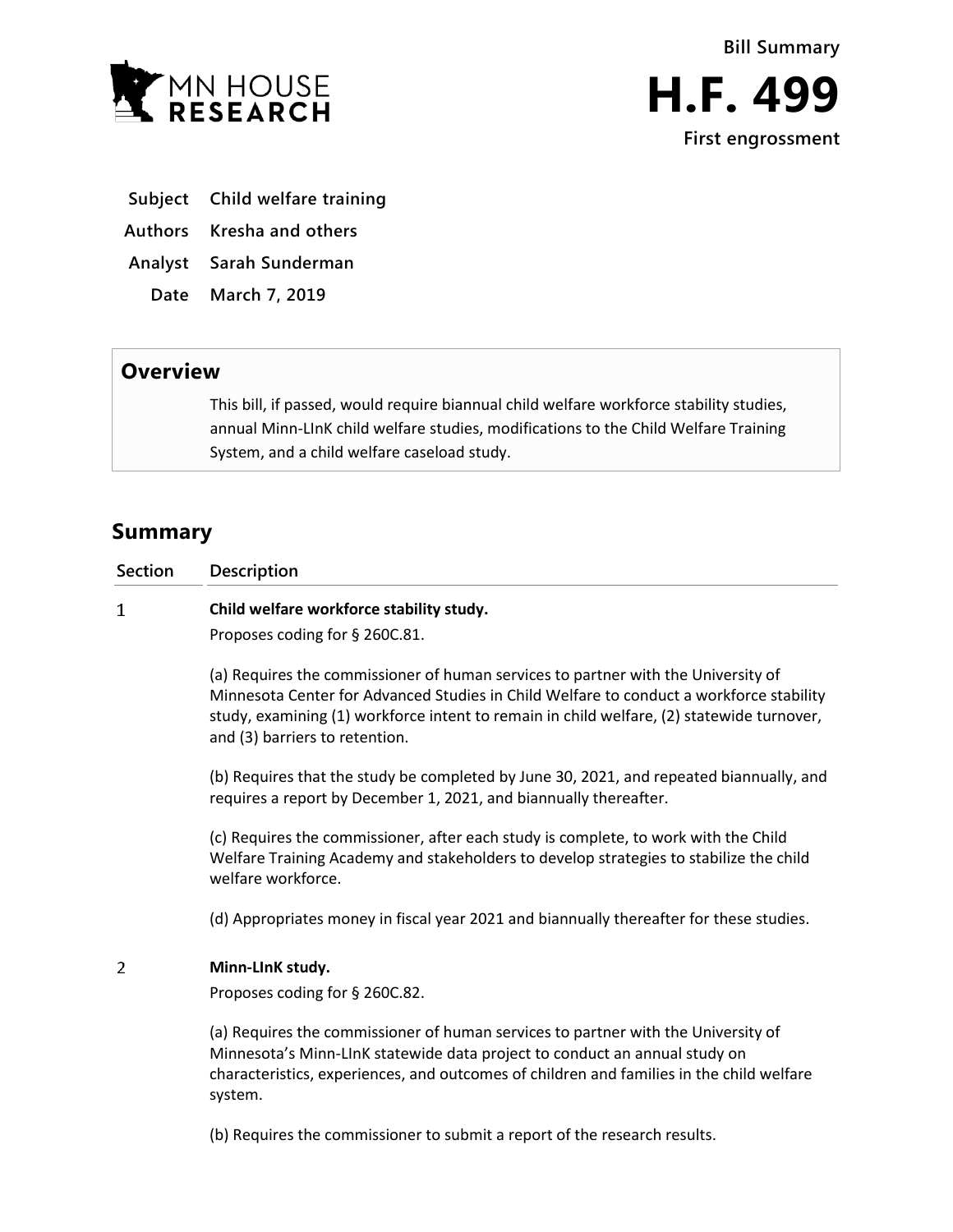### **Section Description**

(c) Appropriates money in fiscal year 2020 and annually thereafter for the studies.

#### 3 **Child Welfare Training System.**

**Subd. 1. Modifications.** (a) Requires the commissioner of human services to modify the Child Welfare Training System and rename it as the Child Welfare Training Academy.

(b) Specifies that the academy will be administered through five regional hubs, each of which will provide training targeted to the needs of the region.

(c) Specifies that the academy will use training methods best suited to the training content, employing national best practices in adult learning. Lists methodologies to be used.

(d) Specifies that the training content must use multidisciplinary approaches, and lists stakeholders whose voices and expertise must be included. Requires that the training content reflects the communities served and recognizes racial disparities in the child welfare system. Requires the training content to focus on both child safety and maintaining family relationships.

(e) Requires each child welfare worker and supervisor to complete a certification, including a test and skills demonstration, at the end of initial training and biannually thereafter. Requires the commissioner to develop ongoing training requirements and way to track certifications.

(f) Requires each regional hub to have a regional organizational effectiveness specialist trained in continuous quality improvement strategies, who will provide organizational change assistance to counties and tribes.

(g) Specifies that the academy must include training and resources that address worker well-being and secondary traumatic stress.

(h) Specifies that the academy will serve county and tribal child welfare workers and supervisors, and staff at private child placement agencies that partner with counties.

**Subd. 2. Partners.** Requires the commissioner to partner with the University of Minnesota to administer the workforce trainings. Requires the commissioner to partner with one or more other agencies for consultation, subject matter expertise, and capacity building in organizational resilience and workforce wellbeing.